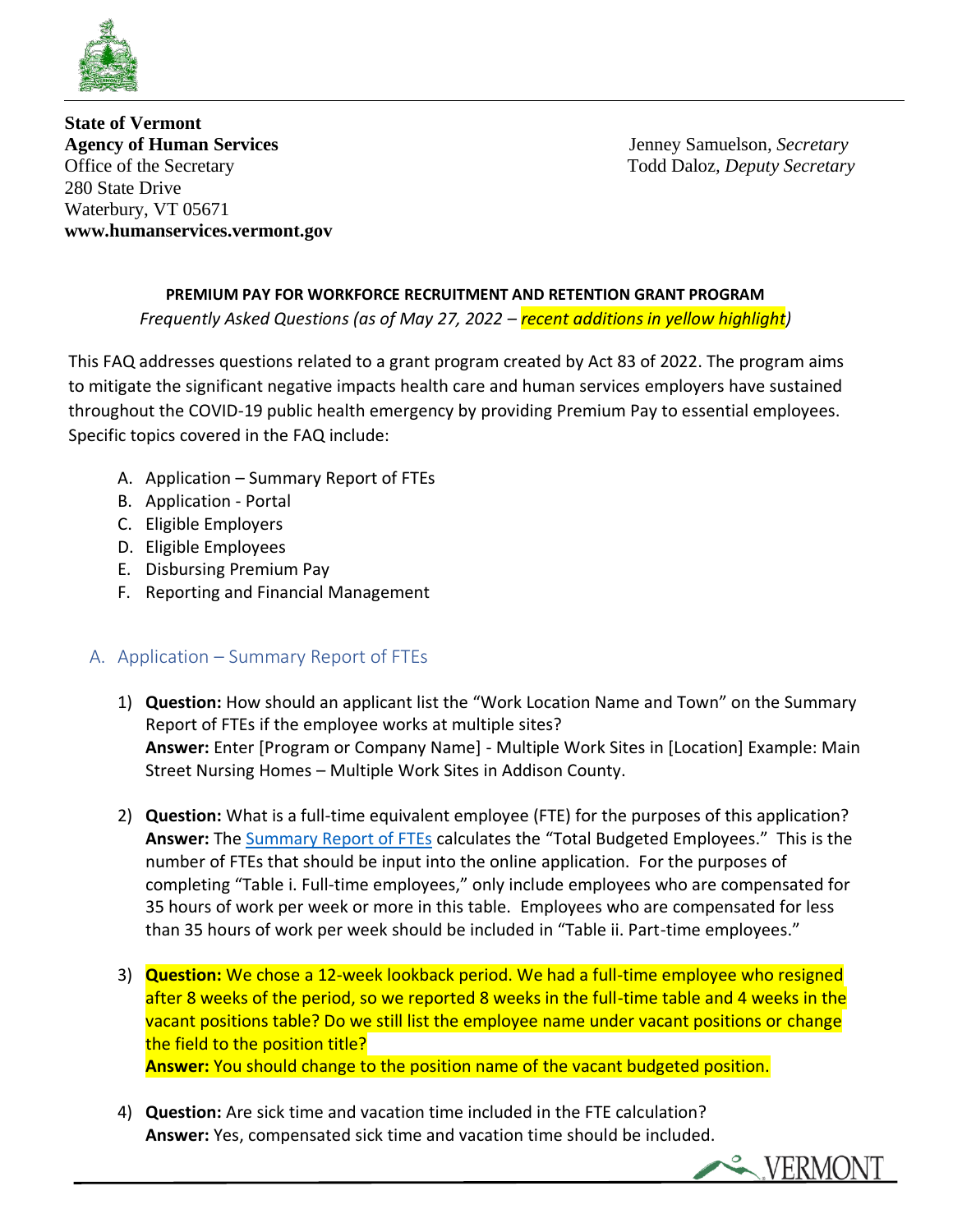5) **Question:** How should the applicant include per diem employees in the Summary Report of FTEs?

**Answer:** For the purposes of the Summary Report of FTEs calculation, applicants may convert per diem employee time to eight hours per day. If this equates to at least 35 hours per week on average for the lookback period, the employee will be considered a full-time employee and the applicant will not need to enter exact hours. They can simply enter the number of weeks the employee was employed into "Table i. Full-time employees." If this equates to less than 35 hours, the applicant should enter the total hours for the lookback period into "Table ii. Parttime employees." Alternatively, if applicants can document actual hours worked by per diem employees, they may choose to enter actual hours worked. Please note that no single employee will be counted as more than 1.0 FTE.

6) **Question:** Our organization provides several different services and programs and only some of those services and programs meet the definition of Eligible Employer in Section 2 of the Program Manual. Can we include all our employees within the entire organization on the application?

**Answer:** No, you can only include employees that work in programs or residences that meet the Eligible Employer definition in Section 2 of the [Program Manual.](https://humanservices.vermont.gov/sites/ahsnew/files/documents/Premium%20Pay%20Program%20Guidance.pdf)

7) **Question:** Our organization is an Eligible Employer. Can we include all types of staff (e.g. maintenance, care coordinators, nurses, custodial) in the application for the purposes of the FTE calculation? Or do we need to determine if the staff meet the Eligible Employee criteria to include them on the application?

**Answer:** Yes, you can include all your organization's staff in the FTE calculation. You do **not** need to ensure each employee meets the Eligible Employee criteria to include them on the application for the purposes of calculating a grant award. However, once a grant award is received, the grant awardee must ensure premium pay disbursements are only made to Eligible Employees.

- 8) **Question**: Can we include contracted workers in the Summary Report of FTEs? **Answer:** The [Summary Report of FTEs](https://humanservices.vermont.gov/sites/ahsnew/files/documents/Summary%20Report%20of%20FTEs.xlsx) should only include employees of the organization and budgeted vacant positions. Tables i and ii should only include current employees. Table iii should include vacant positions. The State of Vermont recognizes that contracted staff may be performing duties because of staff vacancies. Therefore, applicants may consider a position vacant if it is a posted position even if the duties are currently being performed by a contracted worker. Table iv. is for program evaluation to identify how employers are using contracted staff due to vacancies and whether this grant program impacts vacancy rates and employer use of contracted staff to cover vacancies.
- **9) Question:** Do we still include a full-time benefited employee hired to work 37.5 or 40 hours per week in the full-time column if they average less than 35 hours per week for the 12-week period? If not, do we list them in part-time based on less than 35 hours averaged per week? If the latter is true, do we add the unmet hours to vacant due to budgeted hours vs. worked?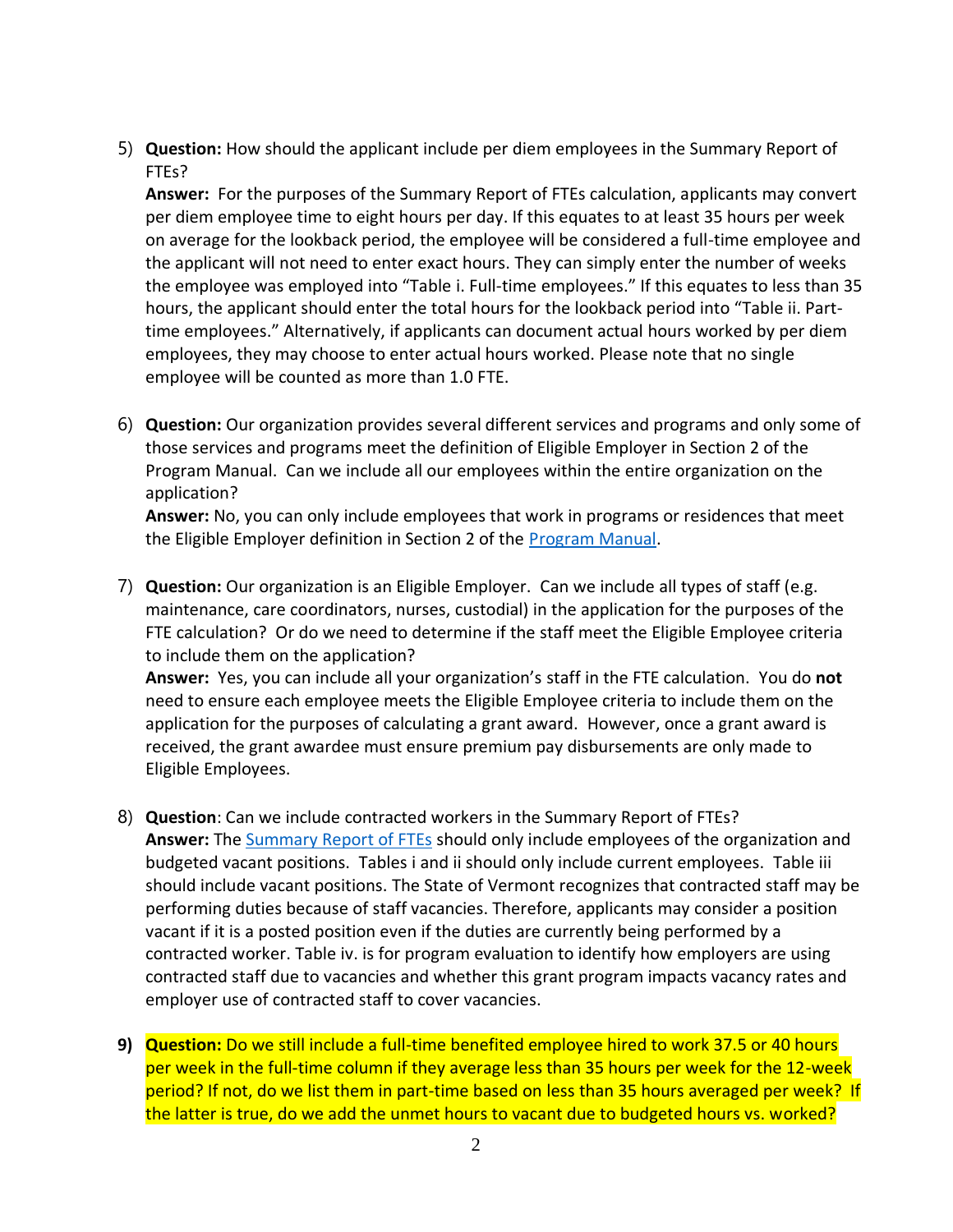**Answer:** First, we want to be clear that Tables i and ii are looking for the hours for which the employee was compensated (not necessarily worked), so if a full-time employee was sick for a week and took a week's vacation, you would still list them. Having said that, if an employee was hired to fill a full-time position, did not fulfill that capacity, and was only compensated for part-time, then yes, you would enter the appropriate hours into Table ii and could then enter the remainder of the budgeted position as vacant hours in Table iii.

10)**Question:** Can Designated Agencies and Specialized Service Agencies include Developmental Home Providers (e.g. Adult Foster Care) in the FTE calculation? **Answer:** Yes, Designated Agencies and Specialized Service Agencies can include Developmental Home Providers (e.g. Adult Foster Care) in the FTE calculation as long as the listed staff are not receiving payment through ARIS Solutions for the work performed.

### B. Application - Portal

- **1) Question:** How can I confirm my application was received? **Answer:** There are two ways to verify an application was submitted. First, you should receive a confirmation email from the system. The email is computer generated and is from [ahs.workforcegrant@vermont.gov.](mailto:ahs.workforcegrant@vermont.gov.) You should check your spam or junk folders and mark this address as safe sender as you will receive all system generated emails, including approvals and grant award letters, from the system. Second, you can login the account you used to apply and see that their application is in "submitted" status on your dashboard.
- 2) **Question:** We applied for a unique entity identifier at SAM.gov, but the federal government is reporting processing delays with a turn-around time of more than 2 weeks. How can we proceed?

**Answer:** Please enter all zeros in this section and submit your application prior to the deadline. We will reach out to you before completing the application review to get the updated SAM unique entity identifier. We cannot issue payment until we receive this number.

# C. Eligible Employers

1) **Question:** Are out-of-state employers eligible to apply for this funding if they provide services in Vermont?

**Answer:** The Eligible Employer could be a parent company from another state that has a branch location in Vermont. The Eligible Employer must employ one or more individuals in Vermont in relation to its operation. Eligible Employers must enter the employee's name and work site location in the application using the **Summary Report of FTEs.** Eligible Employees must perform their job in a work site located in Vermont. See Q.1 in Section A above regarding Eligible Employees who work in multiple sites or perform home visits.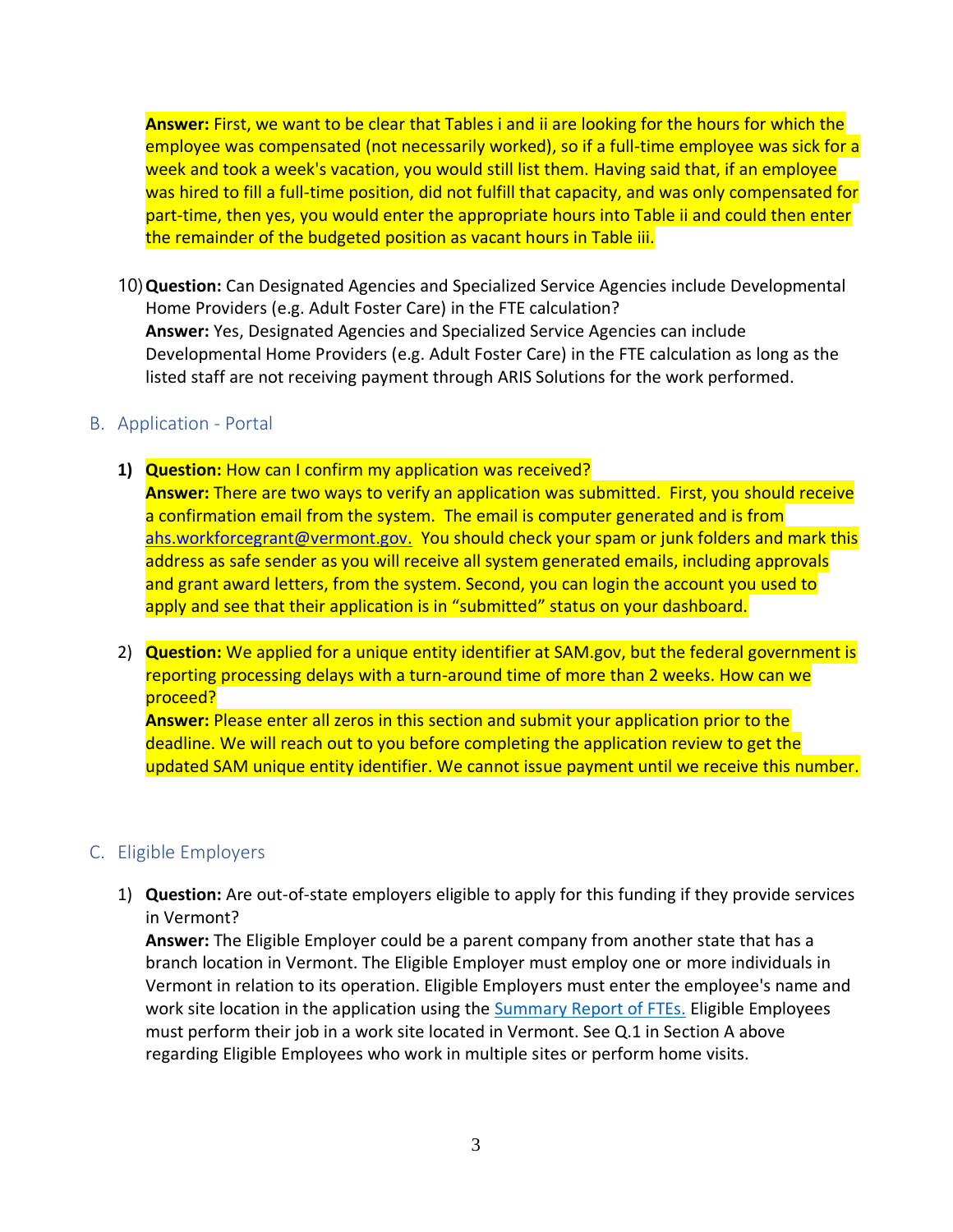## D. Eligible Employees

- 1) **Question:** What is the employer's responsibility for ensuring that the employee completes their required service commitment? **Answer:** The employer is required to obtain and document a good faith commitment from the employee prior to distributing premium pay.
- 2) **Question:** I should only enter Eligible Employees into the Summary Report of FTE, correct? **Answer:** No. It's important to make the distinction between the application process of counting employees in the lookback period from the process of disbursing funds to eligible employees. For the purposes of the application, the applicant should include all of their employees who do work in Vermont for an eligible employer. This is the basis of the grant award calculation. They do not have to perform the Eligible Employees test or seek service commitments as part of the application process.

For the purposes of distributing the grant award, the grantee will need to ensure that only Eligible Employees receive premium pay. Eligible Employees must meet the criteria in Section 3 of the [Program Manual](https://humanservices.vermont.gov/sites/ahsnew/files/documents/Premium%20Pay%20Program%20Guidance.pdf) and must commit to continuing employment with the Eligible Employer for at least one calendar quarter following receipt of the payment. Eligible Employees can include employees that support the staff that provide direct services and supports as long as they meet the requirements of Section 3. There will be additional webinars to discuss eligible employees after the application process is complete.

### E. Disbursing Premium Pay

- 1) **Question:** Are grant awardees required to distribute \$2,000 per employee? **Answer:** No, grant awardees are not required to distribute \$2,000 per employee. \$2,000 per FTE is the formula used for requesting a grant award amount. Per Act 83 of 2020, "employers shall be afforded flexibility in how best to provide these incentive payments and how best to encourage continued employment beyond the [one calendar quarter] service commitment." Grant awardees must ensure they do not exceed the allowable premium pay limits described in Section 4 of the [Program Manual.](https://humanservices.vermont.gov/sites/ahsnew/files/documents/Premium%20Pay%20Program%20Guidance.pdf)
- 2) **Question:** How do the figures of \$2,000 per employee and \$13 per hour relate to each other? **Answer:** The two figures aren't directly related. The \$2000/FTE refers to the method of calculating possible grant to the organization. \$13 per hour refers to the maximum amount an Eligible Employee can receive in Premium Pay. You do not need to make decisions about the Eligible Employees or Premium Pay disbursement before the application deadline. There will be additional Town Halls to dig in on these topics in June.
- 3) **Question:** May grant awardees distribute Premium Pay to part-time employees? **Answer:** Yes, grant awardees may distribute Premium Pay to part-time employees that meet the Eligible Employee criteria in Section 3 of the **Program Manual**.